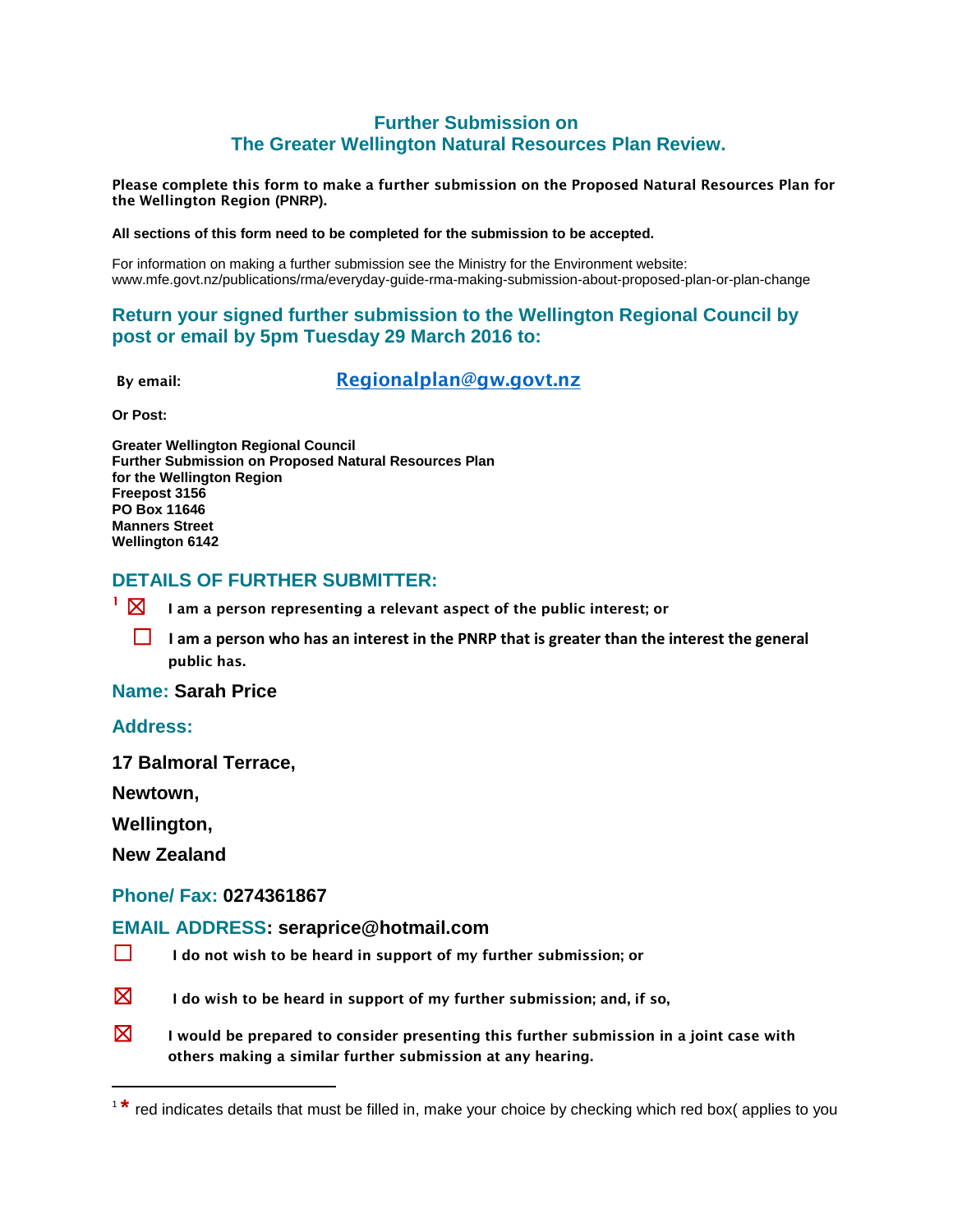# **Details of the submission(s) I am commenting on:**

# **1. Submitter 282: Wellington International Airport Limited.**

| <b>Address for contact:</b> | Mitchell's Partnerships Ltd.<br>PO Box 489 Dunedin, 9054 |
|-----------------------------|----------------------------------------------------------|
| Email                       | Claire.hunter@mitchellpartnerships.co.nz                 |
| CC.                         | greg.thomas@wlg.aero                                     |

## **I oppose submitter 282 in regard to the following points:**

## **WIAL Submission Page 5 Paragraph xi:**

Schedule K relating to surf breaks seeks to preserve the natural character of the coastal marine area by protecting (Objective 037, Policy P51) surf breaks. However the schedule includes surf breaks that have been significantly affected by the modification of the environment in Lyall Bay and are therefore not representative of the natural character of the coastal marine area. WIAL also notes that the Proposed Plan provides little scope for the mitigation of effects on surf breaks. Furthermore, WIAL queries the reason for elevating surfing above other recreational values, when the NZCPS (Policy 6) seeks more broadly to maintain and enhance the public open space and recreation qualities and values of the coastal marine area. WIAL also notes that there is no higher level directive within the Wellington Regional Policy Statement to require the specific protection of surf breaks at a regional level, WIAL considers that the Proposed Plan inappropriately extends a level of protection to regionally significant surf breaks that would be more commensurate with the management of surf breaks of national significance, and is therefore contrary to, and does not give effect to, the NZCPS Policy 16.

### **My Response:**

WIAL have failed to recognise that regional surf breaks are protected under Policies 13 and 15 of the New Zealand Coastal Policy Statement (NZCPS), these policies give direction to territorial authorities to provide identification and protection for their regional surf breaks, as surf breaks are recognised as elements of Natural Features along with natural landforms such as headlands, peninsulas, cliffs, dunes, wetlands, reefs, freshwater springs and surf breaks; Policy 13(2)(c) and;

Policy 15(b) avoid significant adverse effects and avoid, remedy, or mitigate other adverse effects of activities on other natural features and natural landscapes in the coastal environment;

Where Policy 15(c) gives direction on methods by which to avoid, remedy or mitigate effects on these identified natural features.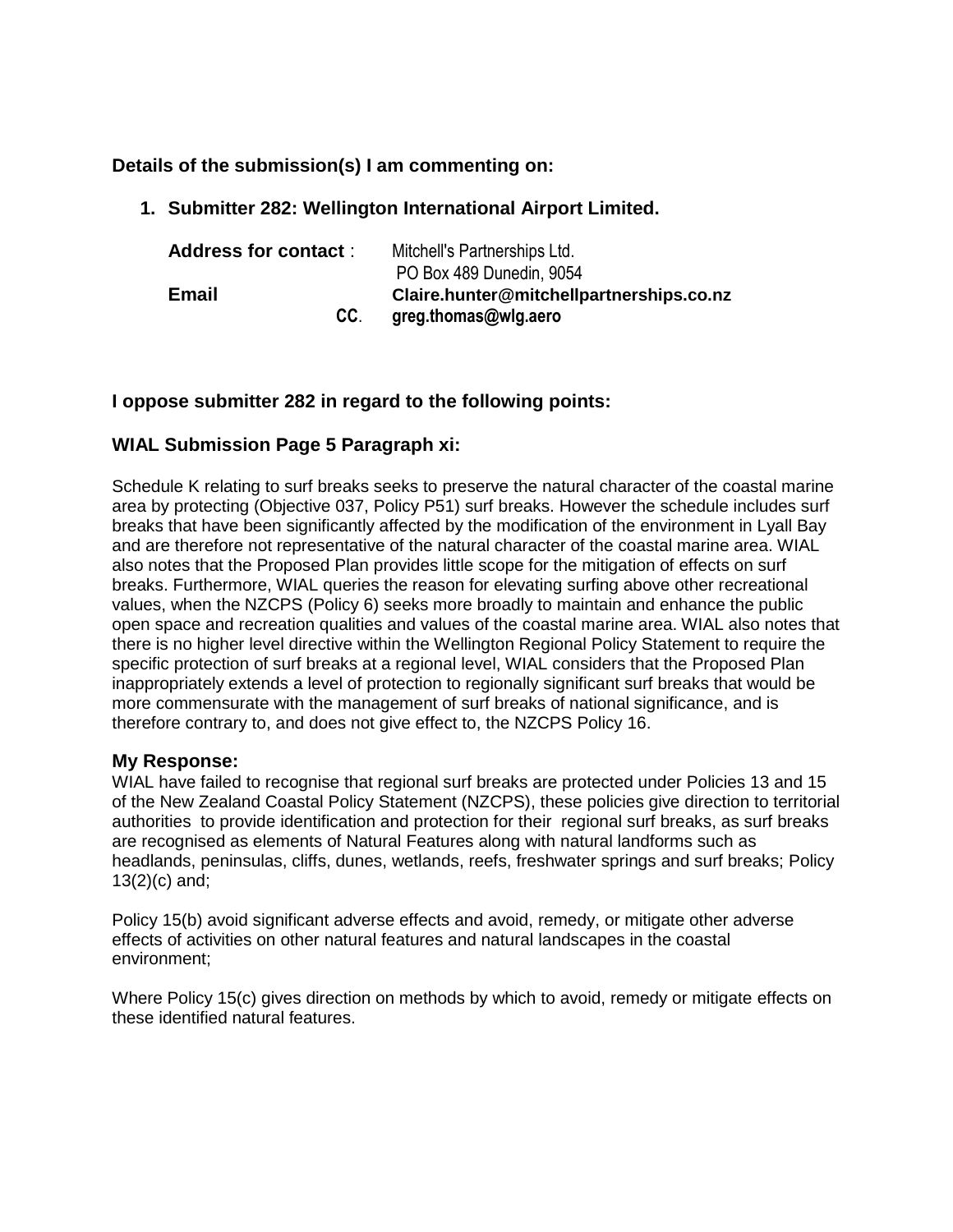## **WIAL Submission Annexure A, page 8, Objective 037**

### **Significant surf breaks are protected from inappropriate use and development**

I **oppose** Wial's decision sought deletion of Objective 037

I seek that Objective 037 is kept in the PNRP.

**I oppose** WIAL's decision sought that Schedule K of the PNRP be revised, with the intent that the Corner Surf break be removed from the schedule.

### **WIAL Submission Annexure A, page 25 : Policy P51 Significant Surf breaks**

#### **I oppose WIAL's decision sought to delete Policy P51**

#### **Reason**

WIAL assert that the Corner surf break is not a natural feature, as without the airport, the Corner surf break would not exist in its current form.

The Corner Surf break is a natural reaction to the airport. A number of senior surfers note that there was a surfbreak in the part of Lyall Bay that has been reclaimed for the airport, a right hander. Evidence of this can be viewed at the Alexander Turnball Library: [https://natlib.govt.nz/records/23046068?search%5Bpath%5D=items&search%5Btext%5D=Lyall](https://natlib.govt.nz/records/23046068?search%5Bpath%5D=items&search%5Btext%5D=Lyall+Bay+1938) [+Bay+1938](https://natlib.govt.nz/records/23046068?search%5Bpath%5D=items&search%5Btext%5D=Lyall+Bay+1938)

"WIAL questions how Policy P51 would work in regard to these scheduled surf spots which have been enhanced by human-induced modification. If it is intended to only protect naturally occurring surf breaks, the schedule would have to be revised to reflect this."

It should be pointed out that from case law the precedence is with respect to environmental impacts that they are assessed on, what is there today, not what it used to be like.

For example, replacing an old causeway with a bridge, you must consider the impacts on the environment as it is with the causeway, not as it is without the old causeway before it was constructed; the same with replacing a coastal protection structure for a new one; it's not about how the new structure would impact on the environment before the old structure was there, it is the impact on the existing environment.

In this case, it would mean that WIAL cannot argue that because the historic humaninduced changes to Lyall Bay resulted in a high-quality surfing break, it does not have to consider it or that it has no value because it's not 'natural'. Furthermore, and most importantly, the reclamation may be manmade (i.e. not natural), however, the break that formed beside it formed naturally due to coastal processes and is an entirely natural feature in response to human intervention (it is comprised of swell, currents, water levels, seabed morphology and wind, as per Schedule 1 of the NZCPS).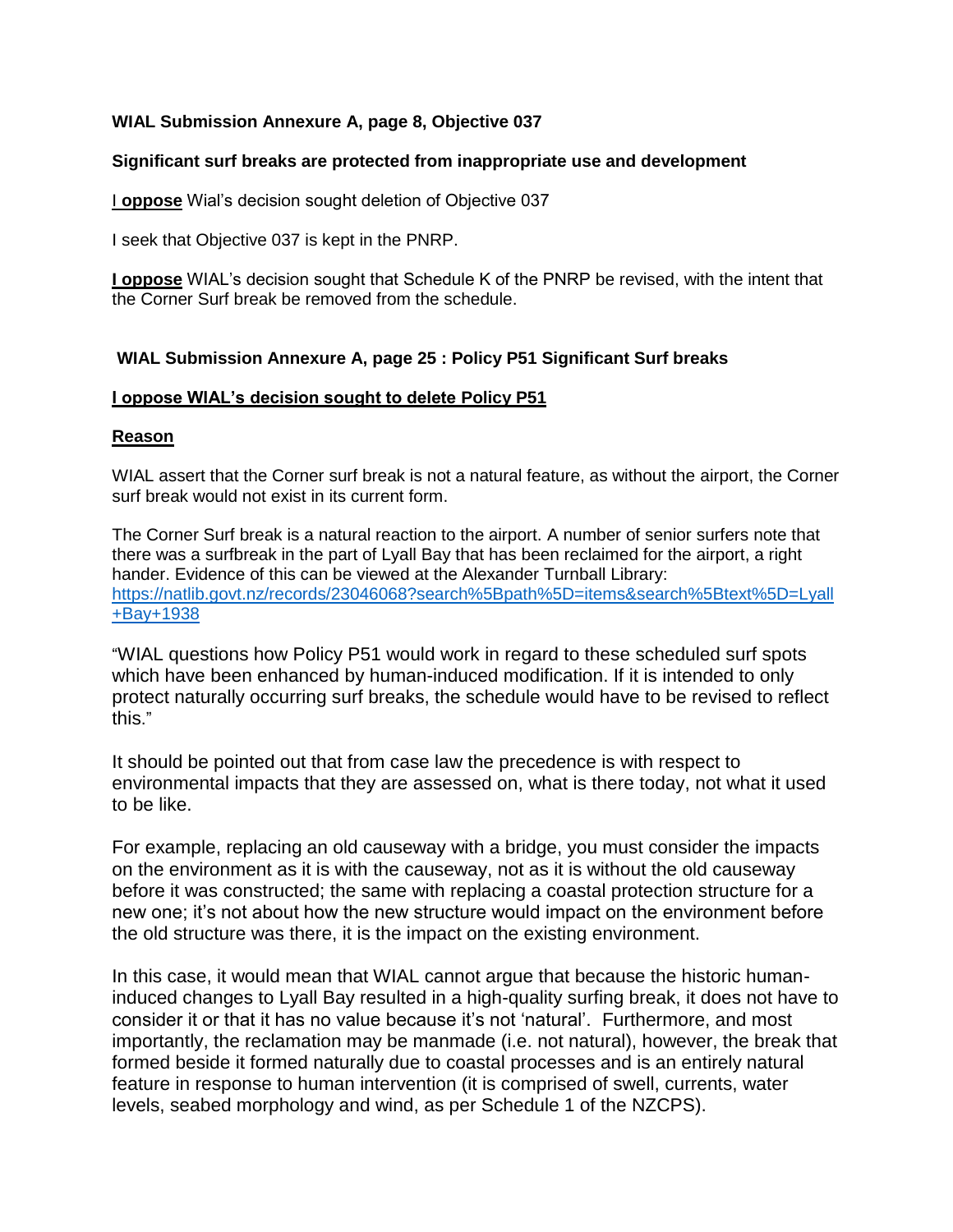The actual definition of "Surf Break" in the NZCPS does not differentiate between surf breaks on natural beaches and surf breaks on manmade sea walls. The exact definition is:

### **Surf break**

A natural feature that is comprised of swell, currents, water levels, seabed morphology, and wind. The hydrodynamic character of the ocean (swell, currents and water levels) combines with seabed morphology and winds to give rise to a "surfable wave". A surf break includes the "swell corridor" through which the swell travels, and the morphology of the seabed of that wave corridor, through to the point where waves created by the swell dissipate and become nonsurfable.

"Swell corridor" means the region offshore of a surf break where ocean swell travels and transforms to a "surfable wave".

"Surfable wave" means a wave that can be caught and ridden by a surfer. Surfable waves have a wave breaking point that peels along the unbroken wave crest so that the surfer is propelled laterally along the wave crest.

All of these conditions are significant to the corner surf break at lyall bay, and therefore need to be considered for the protection of the corner surf break.

### **Relief Sought:**

| Dismiss Wial's decision sought to | remove Objective 037,                                                         |
|-----------------------------------|-------------------------------------------------------------------------------|
| Dismiss Wial's decision sought to | revise Schedule K of the PNRP with intent to<br>remove the Corner surf break. |
| Dismiss Wial's decision sought to | delete P51 of the PNRP                                                        |

**Objective 037** 

**Significant surf breaks are protected from inappropriate use and development**

**I support the inclusion of this objective in the PNRP.**

**Policy P51**

### **I support in part Policy p51**

Policy P51: Significant surf breaks

Use and development in and adjacent to the significant surf breaks identified in Schedule K (surf breaks) shall be managed by **minimising** the adverse effects on:

(a) natural processes, currents, seabed morphology and swell corridors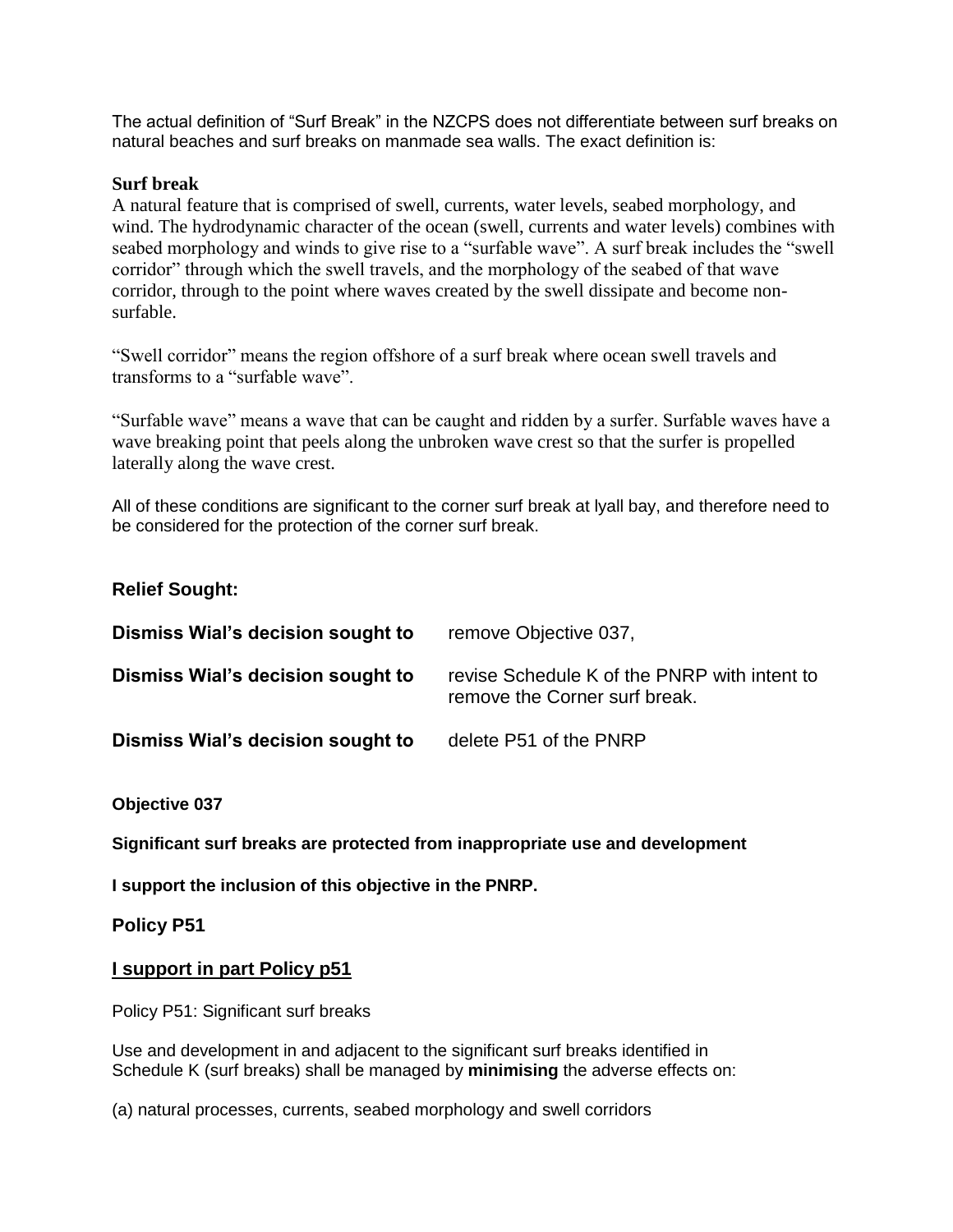that contribute to significant surf breaks, and

(b) access to significant surf breaks within the coastal marine area, on a permanent or ongoing basis.

## **Reason**

Policy P51 is inconsistent with The New Zealand Coastal Policy Statement and other policies in PNRP that refer to Natural Features.

Both Policy 13 and 15 note that adverse effects must be avoided, remedied, or mitigated. Policy 13 describes the range of natural features that these policies recognise:

## **Policy 13 Preservation of natural character**

**2 (c)** natural landforms such as headlands, peninsulas, cliffs, dunes, wetlands, reefs, freshwater springs and surf breaks;

Policy P51 of the GWRC PNRP uses the word **minimising** which lends far less weight than avoid remedy or mitigate.

I note that other policies in the PNRP that relate to natural features (such as 4.6.5 Natural features and landscapes and special amenity landscapes (b) )refer to avoid, remedy, or mitigate.

I question why out of all natural features, surf breaks are singled out for lessor protection?

## **Decision Sought: Change Policy P51 to read as:**

Policy P51: Significant surf breaks

Use and development in and adjacent to the significant surf breaks identified in Schedule K (surf breaks) shall be managed by minimising **avoiding remedying, or mitigating** the adverse effects on:

(a) natural processes, currents, seabed morphology and swell corridors that contribute to significant surf breaks, and

(b) access to significant surf breaks within the coastal marine area, on a permanent or ongoing basis.